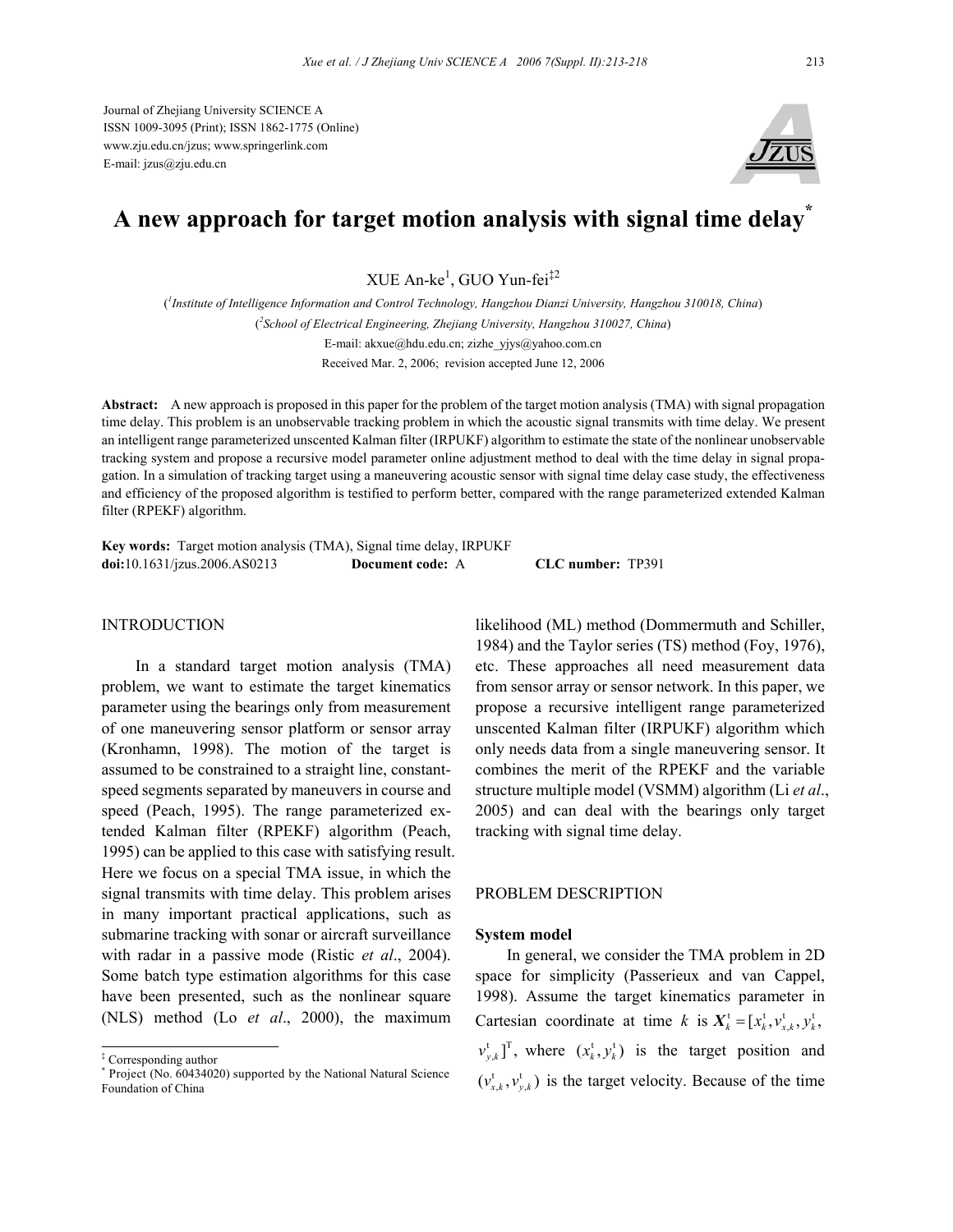delay in the signal propagation time delay—the speed of the target is comparable with the sound in air—the acoustic signal emitted by the target at time *k* will arrive at the sensor at time *k*′. The sensor state at time  $k'$  is denoted as  $X_k^s = [x_k^s, v_{x,k}^s, y_{y,k}^s]^T$ . *k* and *k*<sup>*'*</sup> satisfy the following time delay function:

$$
k' = k + R_{\rm t,s}(k) / c,\tag{1}
$$

where  $R_{\text{t,s}}(k)$  is the distance between the target (at time  $k$ ) and the sensor (at time  $k'$ ),  $c$  is the sound speed in air. It is easy to conclude that if the sensor scan period  $\Delta T$  is constant, the signal emitted interval  $T_k$ will be variable. Define the system state as  $X_k$ =  $X_k^t - X_k^s = [x_k, v_{x,k}, y_k, v_{y,k}]^T$  and  $z_k^t$  as the noisecorrupted bearing measurement, we can get the following dynamic model:

$$
\boldsymbol{X}_{k+1} = \boldsymbol{F}_k \boldsymbol{X}_k + \boldsymbol{G}_k \boldsymbol{v}_k - \boldsymbol{a}_k^s, \tag{2}
$$

$$
z_{k'} = h(X_k) + w_{k'}, \qquad (3)
$$

where

$$
\boldsymbol{F}_k = \begin{bmatrix} 1 & T_k & 0 & 0 \\ 0 & 1 & 0 & 0 \\ 0 & 0 & 1 & T_k \\ 0 & 0 & 0 & 1 \end{bmatrix}, \ \boldsymbol{G}_k = \begin{bmatrix} T_k & 0 \\ T_k^2 / 2 & 0 \\ 0 & T_k \\ 0 & T_k^2 / 2 \end{bmatrix}, \quad (4)
$$

and

$$
\boldsymbol{a}_{k}^{s} = \begin{bmatrix} x_{(k+1)'}^{s} - x_{k'}^{s} - \Delta T \cdot v_{x,k'}^{s} \\ v_{x,(k+1)'}^{s} - v_{x,k'}^{s} \\ y_{(k+1)'}^{s} - y_{k'}^{s} - \Delta T \cdot v_{y,k'}^{s} \\ v_{y,(k+1)'}^{s} - v_{y,k'}^{s} \end{bmatrix},
$$
(5)

$$
\mathbf{h}(X_k) = \begin{cases} \n\tan^{-1}(y_k / x_k), & x_k > 0, y_k > 0; \\
\tan^{-1}(y_k / x_k) + \pi, & x_k < 0, y_k > 0; \\
\tan^{-1}(y_k / x_k) + \pi, & x_k < 0, y_k < 0; \\
\tan^{-1}(y_k / x_k), & x_k > 0, y_k < 0,\n\end{cases} \tag{6}
$$

 $v_k$ ,  $w_k$  are i.i.d. zero-mean Gaussian white noise vectors with covariance matrices  $Q$ ,  $R$ .  $a_k^s$  caters for the sensor accelerations (Ristic *et al*., 2004).

The time delay function can be converted into the following equation:

$$
\frac{R_{\rm t,s}(k)}{c} + \Delta T = \frac{R_{\rm t,s}(k+1)}{c} + \frac{R_{k,k+1}}{c_{\rm t}},
$$

where  $R_{k,k+1}$  is the displacement of the target from time  $k$  to time  $k+1$ ,  $c_t$  is the target velocity. Denoting the state estimation at time *k* as  $\hat{X}_{kk}$ , yields the following formula:

$$
\frac{\sqrt{\hat{x}_{k|k}^2 + \hat{y}_{k|k}^2}}{c} + \Delta T
$$
\n
$$
= \frac{\sqrt{\hat{x}_{k+1|k}^2 + \hat{y}_{k+1|k}^2}}{c} + \frac{\sqrt{(\hat{x}_{k+1|k} - \hat{x}_{k|k})^2 + (\hat{y}_{k+1|k} - \hat{y}_{k|k})^2}}{\sqrt{\hat{v}_{x,k|k}^2 + \hat{v}_{y,k|k}^2}}.
$$
\n(7)

Eqs.(2), (3) and (7) form the TMA model with signal time delay.

## IRPUKF ALGORITHM

## **Division and intelligent management**

The division strategy of the range interval is like the RPEKF algorithm. Suppose the target valid range interval is  $(R_{\text{min}}, R_{\text{max}})$ , divide it into  $N_{F,k}$  sub-intervals according to geometrical progression as follows (Gai *et al*., 2005; Julier *et al*., 2000):

$$
\rho = (R_{\max} / R_{\min})^{1/N_{F,k}}, r^{(i)} = \frac{R_{\min}}{2} (\rho^i + \rho^{i-1}),
$$
 (8)

$$
C_R = \frac{\sigma^{(i)}}{r^{(i)}} = \frac{2(\rho - 1)}{\sqrt{12}(\rho + 1)} \Rightarrow \sigma^{(i)} = r^{(i)}C_R, \qquad (9)
$$

where  $\rho$  is the ratio,  $r^{(i)}$  and  $\sigma^{(i)}$  are the range and standard deviation of the *i*th subinterval, and  $C_R$  is the variance. Each subinterval is endowed with an unscented Kalman filter and its probability  $w_k^{(i)}$  is updated according to Baye's rule:

$$
w_k^{(i)} = p(i | \mathbf{Z}^{k'})
$$
  
= 
$$
\frac{p(z_{k'} | i) p(i | \mathbf{Z}^{(k-1)'})}{c_{k'}} = \frac{p(z_{k'} | i) w_{k-1}^{(i)}}{\sum_{j=1}^{N_{E,k}} p(z_{k'} | j) w_{k-1}^{(j)}},
$$
 (10)

 $p(z_{k'} | i)$  is the likelihood of the measurement.

During the recursive course, some tracker weight becomes so small that it has little effect on the state estimation. We design a threshold  $P_{\text{LB}}$  for the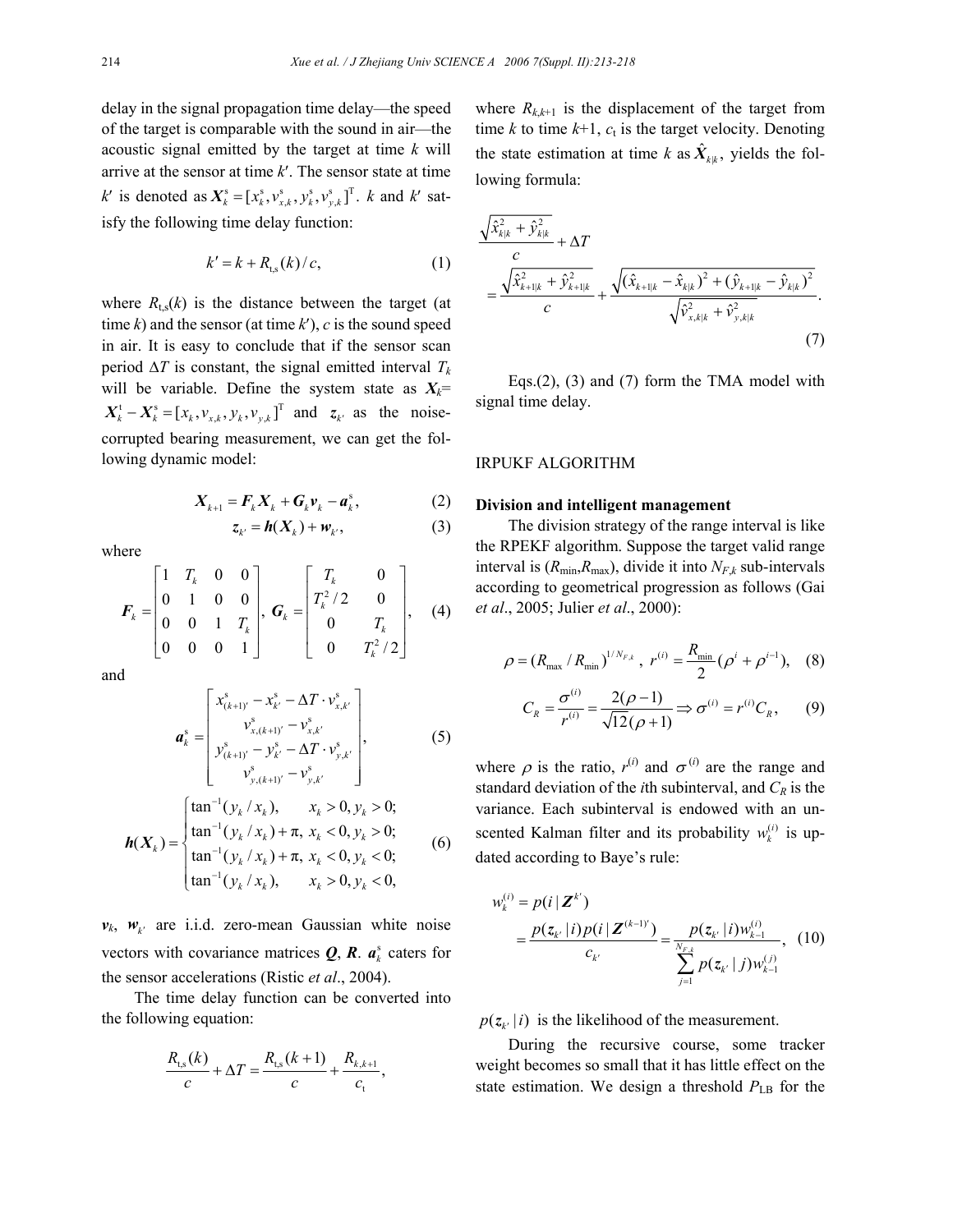tracker weight and delete the subintervals whose weight is smaller than it. Under the Gaussian assumption, the low-bound is given according to the " $3\sigma$  rule":

$$
p(\hat{X}_{k|k} - 3\sigma \le \hat{X}_{k|k}^{(i)} \le \hat{X}_{k|k} + 3\sigma) \le 1 - P_{LB}, \quad (11)
$$

$$
P_{\text{LB}} = 1 - \Phi(3),\tag{12}
$$

$$
\Phi(\xi) = \int_{-\infty}^{\xi} \frac{1}{\sqrt{2\pi}} \exp\left(-\frac{u^2}{2}\right) du,\tag{13}
$$

where  $\Phi(\xi)$  is the standard normal cumulative probability function. If  $w_k^{(i)} \leq P_{\text{LB}}$ , the corresponding subinterval is deleted and the other weights are renormalized.

$$
\overline{w}_k^j = \frac{w_k^j}{\sum_{1 \le p \le N_{F,k}, p \ne i} w_k^p}.
$$
 (14)

In another case, the maximum weight subinterval may be in the margin of the range interval. We will add a new subinterval close to it and assign an initial weight to the new tracker. See Fig.1.



**Fig.1 The augmentation of the range interval**

The weights are renormalized as follows:

$$
\overline{w}_{k}^{(i)} = \frac{w_{k}^{(i)} N_{F,k}}{N_{F,k} + 1}, \ 1 \le i \le N_{F,k}, \tag{15}
$$

$$
\overline{w}_{k}^{(N_{F,k}+1)} = 1 - \sum_{i=1}^{N_{F,k}} \overline{w}_{k}^{(i)}.
$$
 (16)

Using the intelligent management method, we reduce the elapsed time and improve the precision of the algorithm.

# **Algorithm flow**

Step 1: Initialization

The range interval is divided into  $N_{F,0}$  sub regions with each initial weight  $w_0^{(i)} = 1/N_{F,0}$ . The posterior probability density of the *i*th filter is assumed Gaussian  $p(X_0^{(i)} | \mathbf{Z}^{0'}) = N(X_0^{(i)}; \hat{X}_{0|0}^{(i)}, \mathbf{P}_{0|0}^{(i)})$ .

$$
\hat{\mathbf{X}}_{0|0}^{(i)} = [r_0^{(i)} \cos(z_0), c_{t0} \cos(z_0), r_0^{(i)} \sin(z_0), c_{t0} \sin(z_0)]^\mathrm{T},
$$
\n(17)  
\n
$$
\mathbf{P}_{0|0}^{(i)} = \begin{bmatrix} (\sigma_0^{(i)})^2 & & \\ & \sigma_{v,0}^2 & \\ & & (\sigma_0^{(i)})^2 & \\ & & & \sigma_{v,0}^2 \end{bmatrix}.
$$
\n(18)

Represent the density by a set of  $2a+1$  sample points  $\{X_0^{(i)(j)}\}_{j=1}^{2a+1}$  and their weights  $\{\omega_0^{(i)(j)}\}_{j=1}^{2a+1}$  according to the unscented transform (Ristic *et al*., 2004) (Julier *et al*., 2000), where *a* is the dimension of the system state:

$$
X_0^{(i)(0)} = \hat{X}_{0|0}^{(i)}, \qquad \omega_0^{(i)(0)} = \frac{\kappa}{(a+\kappa)},
$$
  

$$
X_0^{(i)(j)} = \hat{X}_{0|0}^{(i)} + \left(\sqrt{(a+\kappa)P_{0|0}}\right)_i, j = 1, ..., a,
$$
  

$$
\omega_0^{(i)(0)} = \frac{\kappa}{2(a+\kappa)},
$$
 (19)

$$
X_0^{(i)(j)} = \hat{X}_{0|0}^{(i)} - \left(\sqrt{(a+\kappa)P_{0|0}^{(i)}}\right)_i, j = a+1, ..., 2a,
$$

$$
\omega_0^{(i)(0)} = \frac{\kappa}{2(a+\kappa)},
$$

where *κ* is a scaling parameter and  $(\sqrt{(a+\kappa)P_{0|0}})^i$  is the *i*th row of the matrix square root of  $(a + \kappa)P_{0|0}^{(i)}$ .

Step 2: Recursive estimation

(1) At time *k*, represent the density by a set of particles  $\{X_k^{(i)(j)}\}_{j=1}^{2a+1}$  with weights  $\{\omega_k^{(i)(j)}\}_{j=1}^{2a+1}$  according to the unscented transform;

(2) Estimate the model parameter online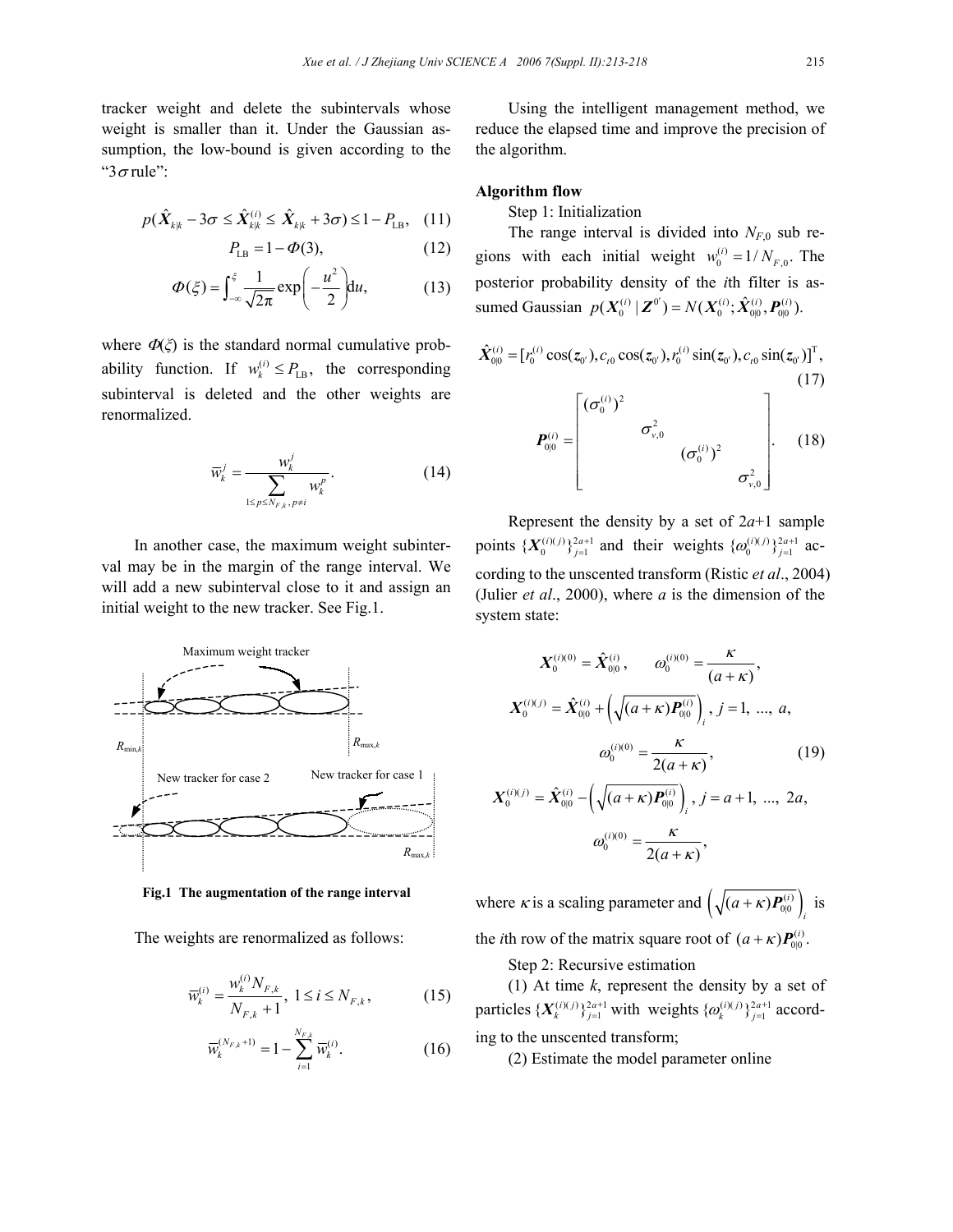for 
$$
\lambda=0
$$
;  $\lambda \leq A$ ;  $\lambda$ ++  
\n{ $T_{k+1}^{(i)} = T_k^{(i)} + \lambda$ ;  
\n $\hat{X}_{k+1|k}^{(i)} = F_{k+1}(T_{k+1}^{(i)})\hat{X}_{k|k}^{(i)}$ ;  
\nif  
\nif  
\n
$$
\sqrt{\frac{\hat{X}_{k|k}^2 + \hat{Y}_{k|k}^2}{c} + \Delta T} - \left(\frac{\sqrt{\hat{X}_{k+1|k}^2 + \hat{Y}_{k+1|k}^2}}{c}\right)^2 + \frac{\sqrt{(\hat{X}_{k+1|k} - \hat{X}_{k|k})^2 + (\hat{Y}_{k+1|k} - \hat{Y}_{k|k})^2}}{\sqrt{\hat{Y}_{x,k|k}^2 + \hat{Y}_{y,k|k}^2}} \right) \leq \gamma,
$$
\nbreak;  
\nbreak;  
\n}

Note that the search step  $\lambda$  may also take negative value in practice; the above code is just for simplicity.  $\Lambda$  is the parameter's perturbation bound, and can be calculated approximately as follows:

$$
A_{\text{max}} = \frac{\Delta T}{c - c_t} \cdot c, \quad A_{\text{min}} = \frac{\Delta T}{c + c_t} \cdot c. \tag{20}
$$

If  $\lambda$  takes negative value, we use the upper bound and vice versa. Thus we get the estimated model parameter  $T_{k+1}^{(i)}$ .

(3) One-step prediction

$$
\hat{\boldsymbol{X}}_{k+1|k}^{(i)} = \sum_{j=1}^{2a+1} \omega_k^{(j)} \boldsymbol{F}_{k+1}(T_{k+1}^{(i)}) \hat{\boldsymbol{X}}_{k|k}^{(i)(j)},
$$
(21)

$$
\boldsymbol{P}_{k+1|k}^{(i)} = \boldsymbol{Q} + \sum_{j=1}^{2a+1} \omega_k^{(j)} \left[ \boldsymbol{F}_{k+1} (T_{k+1}^{(i)}) \ \hat{\boldsymbol{X}}_{k|k}^{(i)(j)} - \hat{\boldsymbol{X}}_{k+1|k}^{(i)} \right] \ \cdot \left[ \boldsymbol{F}_{k+1} (T_{k+1}^{(i)}) \ \hat{\boldsymbol{X}}_{k|k}^{(i)(j)} - \hat{\boldsymbol{X}}_{k+1|k}^{(i)} \right]^{\mathrm{T}}, \tag{22}
$$

$$
\hat{z}_{k+1|k}^{(i)} = \sum_{j=1}^{2a+1} \omega_k^{(j)} \mathbf{h}(\hat{X}_{k+1|k}^{(j)}), \tag{23}
$$

$$
\mathbf{S}_{k+1}^{(i)} = \mathbf{R} + \sum_{j=1}^{2a+1} \omega_k^{(j)} \left[ \mathbf{h}(\hat{X}_{k+1|k}^{(i)(j)}) - \hat{z}_{k+1|k}^{(i)} \right] \tag{24}
$$
\n
$$
\cdot \left[ \mathbf{h}(\hat{X}_{k+1|k}^{(i)(j)}) - \hat{z}_{k+1|k}^{(i)} \right]^{\mathrm{T}}.
$$

(4) Calculate the likelihood and the gain

$$
\boldsymbol{K}_{k+1}^{(i)} = \sum_{j=1}^{2a+1} \omega_k^{(j)} \left[ \hat{\boldsymbol{X}}_{k+1|k}^{(i)(j)} - \hat{\boldsymbol{X}}_{k+1|k}^{(i)} \right] \left[ \hat{\boldsymbol{X}}_{k+1|k}^{(i)(j)} - \hat{\boldsymbol{X}}_{k+1|k}^{(i)} \right]^{\mathrm{T}} \tag{25}
$$

$$
p(z_{k'} | i) = \frac{1}{2\pi \sqrt{|\mathcal{S}_{k+1}^{(i)}|}} \exp \left\{ -\frac{1}{2} [z_{k'} - \mathbf{h}(\hat{\mathbf{X}}_{k+1|k}^{(i)})] \right\} \cdot (\mathcal{S}_{k+1}^{(i)})^{-1} [z_{k'} - \mathbf{h}(\hat{\mathbf{X}}_{k+1|k}^{(i)})]^{\mathrm{T}} \right\} \cdot (26)
$$

(5) Update the filter weights and manage the trackers intelligently

$$
w_{k+1}^{(i)} = p(i | \mathbf{Z}^{k'}) = \frac{p(z_{k'} | i) w_{k}^{(i)}}{\sum_{i=1}^{N_{F,k}} p(z_{k'} | i) w_{k}^{(i)}}.
$$
 (27)

If  $\min \{ w_k^{(i)} \}_{i=1}^{N_{F,k}} \leq P_{\text{LB}}$ 

 {Delete the minimum weight tracker and renormalize the other weights,  $N_{F,k+1} = N_{F,k} - 1$ }

Else if  $\arg \max_{i} \{ w_{k+1}^{(i)} \}_{i=1}^{N_{F,k}} = N_{F,k}$  or 1

{Add a new tracker by the corresponding side with a given weight and renormalize the other weights,  $N_{F,k+1} = N_{F,k} + 1$ }

(6) Update

$$
\hat{\boldsymbol{X}}_{k+1|k+1}^{(i)} = \hat{\boldsymbol{X}}_{k+1|k}^{(i)} + \boldsymbol{K}_{k+1}^{(i)}(z_{k'} - \hat{z}_{k+1|k}^{(i)}), \quad (28)
$$

$$
\boldsymbol{P}_{k+1|k+1}^{(i)} = \boldsymbol{P}_{k+1|k}^{(i)} - \boldsymbol{K}_{k+1}^{(i)} \boldsymbol{S}_{k+1}^{(i)} (\boldsymbol{K}_{k+1}^{(i)})^{\mathrm{T}},
$$
(29)

$$
p(X_{k+1}^{(i)} | \mathbf{Z}^{k'}) = N(X_{k+1}^{(i)}; \hat{X}_{k+1|k+1}^{(i)}, P_{k+1|k+1}^{(i)}). \quad (30)
$$

(7) Output and return to Step 2(1)

$$
\hat{\boldsymbol{X}}_{k+1|k+1} = \sum_{i=1}^{N_{F,k+1}} w_{k+1}^{(i)} \hat{\boldsymbol{X}}_{k+1|k+1}^{(i)},
$$
\n(31)

$$
\boldsymbol{P}_{k+1|k+1} = \sum_{i=1}^{N_{F,k+1}} w_{k+1}^{(i)} (\boldsymbol{P}_{k+1|k}^{(i)} + [\hat{\boldsymbol{X}}_{k+1|k+1}^{(i)} - \hat{\boldsymbol{X}}_{k+1|k+1}])
$$

$$
[\hat{\boldsymbol{X}}_{k+1|k+1}^{(i)} - \hat{\boldsymbol{X}}_{k+1|k+1}]^{\mathrm{T}}). \tag{32}
$$

#### **Performance analysis**

For the nonlinear property of the problem, we replace the EKF with the UKF to improve the estimation precision at the cost of the elapsed time and computing resource. Each sample particle of the UKF can be regarded as a single Kalman filter, whose computational complexity approximately equals an extended Kalman filter. Except that, the proposed algorithm estimates the model parameter online using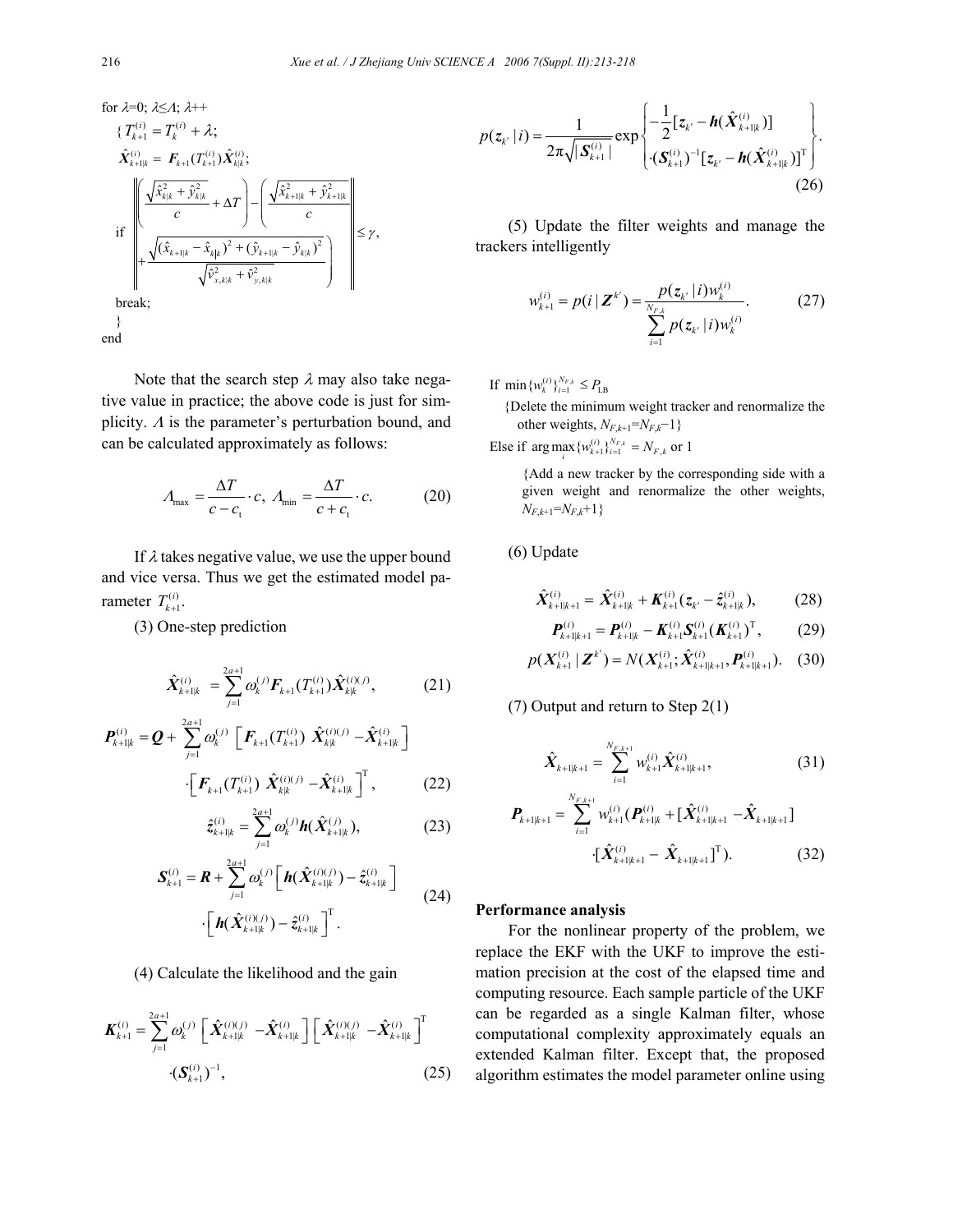the linear search method to handle the signal time delay problem, the total elapsed time of the search method is related to the search step  $\lambda$ , the search original point and the bound  $\gamma$ . Denote the computation complexity of the EKF as  $\Omega$ , the RPEKF is about *NF*× $\Omega$ , the IRPUKF is about  $(2a+1) \times N_F \times \Omega + \Psi$ . Ψ caters for the linear research consuming time.

From the above analysis, we can conclude that the IRPUKF algorithm improves the nonlinear estimation precision at the cost of the computation complexity. Compared with the batch type approaches, the proposed method costs less time.

#### **Simulation**

In the simulation, the IRPUKF approach is compared with the RPEKF for two cases: signal with time delay and signal without time delay. The given parameters are as follows:  $\Delta T=1$  s,  $c_t=200$  m/s,  $c=340$ m/s, *NF*,0=5, *a*=4, [*R*min,*R*max]=[0.5 km,0.5 km]. In the evaluation *M*=100 Monte Carlo simulations are performed. The track scenario is presented in Fig.2, Fig.3a and Fig.3b show the root mean square error curves for the range estimation of the two methods, respectively without and with signal time delay. Table 1 is the elapsed time of the methods.

**Table 1 Elapsed time for 100 Monte Carlo simulations** 

|               | Elapsed time (s)   |                 |
|---------------|--------------------|-----------------|
|               | Without time delay | With time delay |
| <b>RPEKF</b>  | 4.278              | 4.286           |
| <b>IRPUKF</b> | 37.021             | 60.590          |
|               |                    |                 |



**Fig.2 The tracking scenario illustration**



**Fig.3 The RMSE in range comparison without signal time delay (a) and with signal time delay (b)**

## **CONCLUSION**

Based on the RPKEF approach and the VSMM method, we propose a new intelligent range parameterized unscented Kalman filter (IRPUKF) algorithm to track the target with bearings-only measurement. We also present a recursive line research method to estimate the model parameter  $T_k$ , which does not equal the scan period of the sensor in view of the signal time delay. In the simulation, the IRPUKF and RPEKF are compared respectively with and without time delay. The results verify the IRPUKF algorithm can improve the estimation precision and can deal with the bearings-only tracking with signal time delay. The elapsed time in one running is less than the sensor scan period and hence is acceptable.